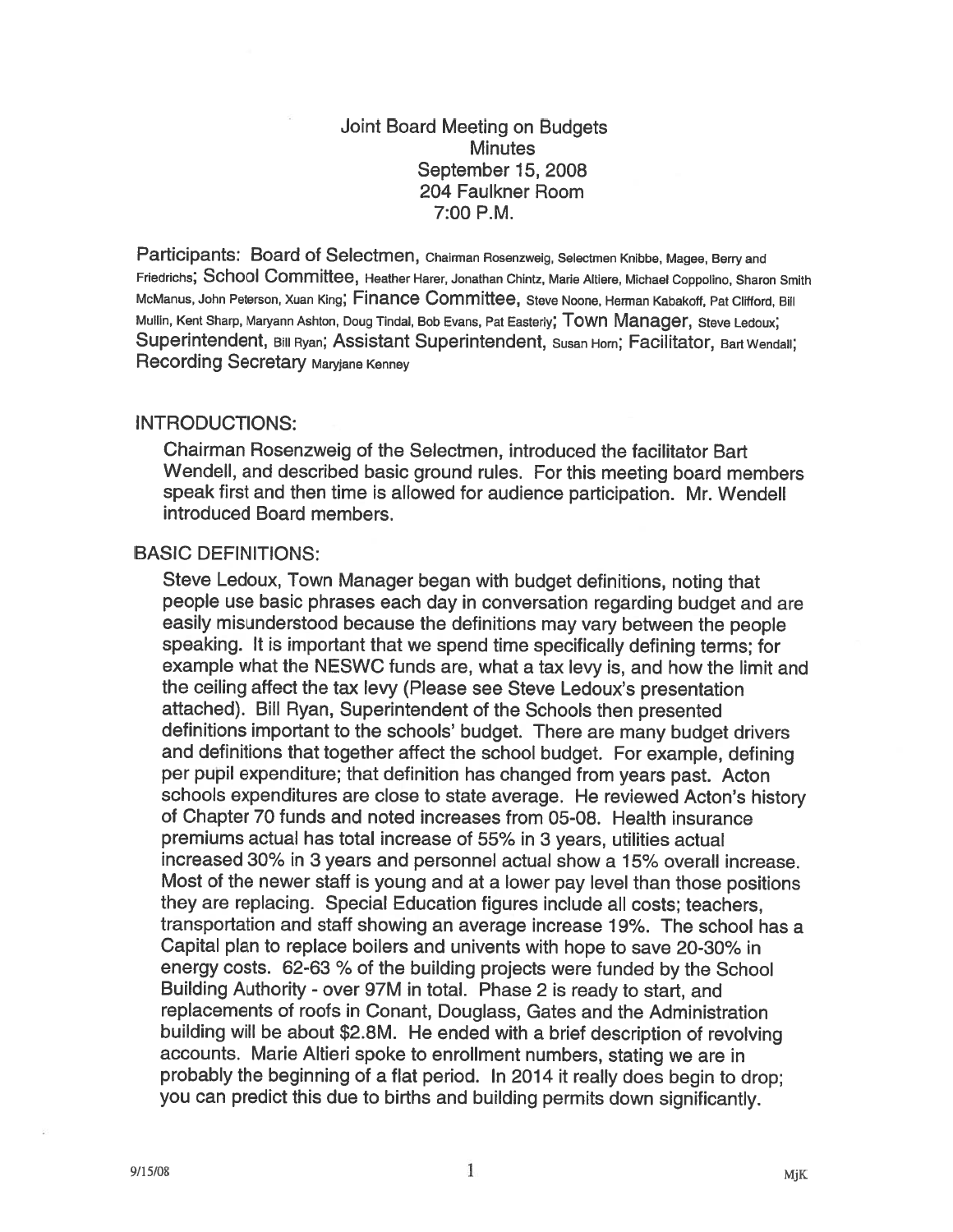Budget Drivers:

Steve Ledoux noted that the municipal staff had just come off of their annual Budget Retreat. The majority of the municipal budget is derived from Personnel, infrastructure, utilities and debt. 60% of the municipal employees are unionized; this drives our personnel budget.

Bart opened the meeting to questions.

When boilers were chosen was consideration for energy savings as well as financial savings taken into the process? Certainly, Bill Ryan responded, both town and schools are interested in green procurement and that is part of their goa<sup>l</sup> setting. Steve Ledoux stated the Greening of Acton is <sup>a</sup> priority with his staff. Bill Ryan agreed and they are looking at all options for roof repair. In addition, when procuring buses and school rooms they are looking for green solutions.

Allen Nitschelm asked the Superintendent where we are in our contracts cycle. Bill Ryan responded that 2010 will be renewal time. Allen asked if the raises 5-6% included steps or <sup>p</sup>lus steps. Bill Ryan replied, yes, both. Allen asked why debt payment is off <sup>a</sup> year and not showing up. Debt payment will show up after July 1, payments come the following year. Allen asked if the Manager had <sup>p</sup>lans to curb Police details in Acton, referring to <sup>a</sup> report in <sup>a</sup> local paper. Steve Ledoux would not comment on an article he did not see. Allen asked if the Union rules were affected. Steve cannot discuss bargaining. Allen asked if Enterprise funds are self funded. Steve Ledoux explained it is the goa<sup>l</sup> to be self funded, but it can go up and down for various reasons. Allen asked if NESWC had not been brokered, would it have been \$7M short and why. Steve Ledoux stated yes and Ann Chang replied we overestimated our tonnage. It was unexpected.

Bill Mullin noted that in the 2010 budget is there <sup>a</sup> dramatic increase, how do you factor it in. Steve Ledoux replied that is the policy we are looking for. Energy costs are affecting everything, even our paving. We do <sup>a</sup> good job estimating budget drivers. Bill Ryan stated we try to lock in <sup>3</sup> year prices at what we think are good rates. Transportation will be big; we need spare buses and health insurance cost increases. It absolutely impacts our budget where income goes up 2.5 % and expenses are increasing in some cases 15- 25%.

# Spreadsheet

Steve Noone (Finance Committee) presented <sup>a</sup> draft <sup>3</sup> year forecast, and his explanation of assumptions/economic factors. There is much risk involved in his sheet as he makes many assumptions which if off even 1% will drastically change the outcome. More than the usual is unknown here. Then he presented 3 options for the future.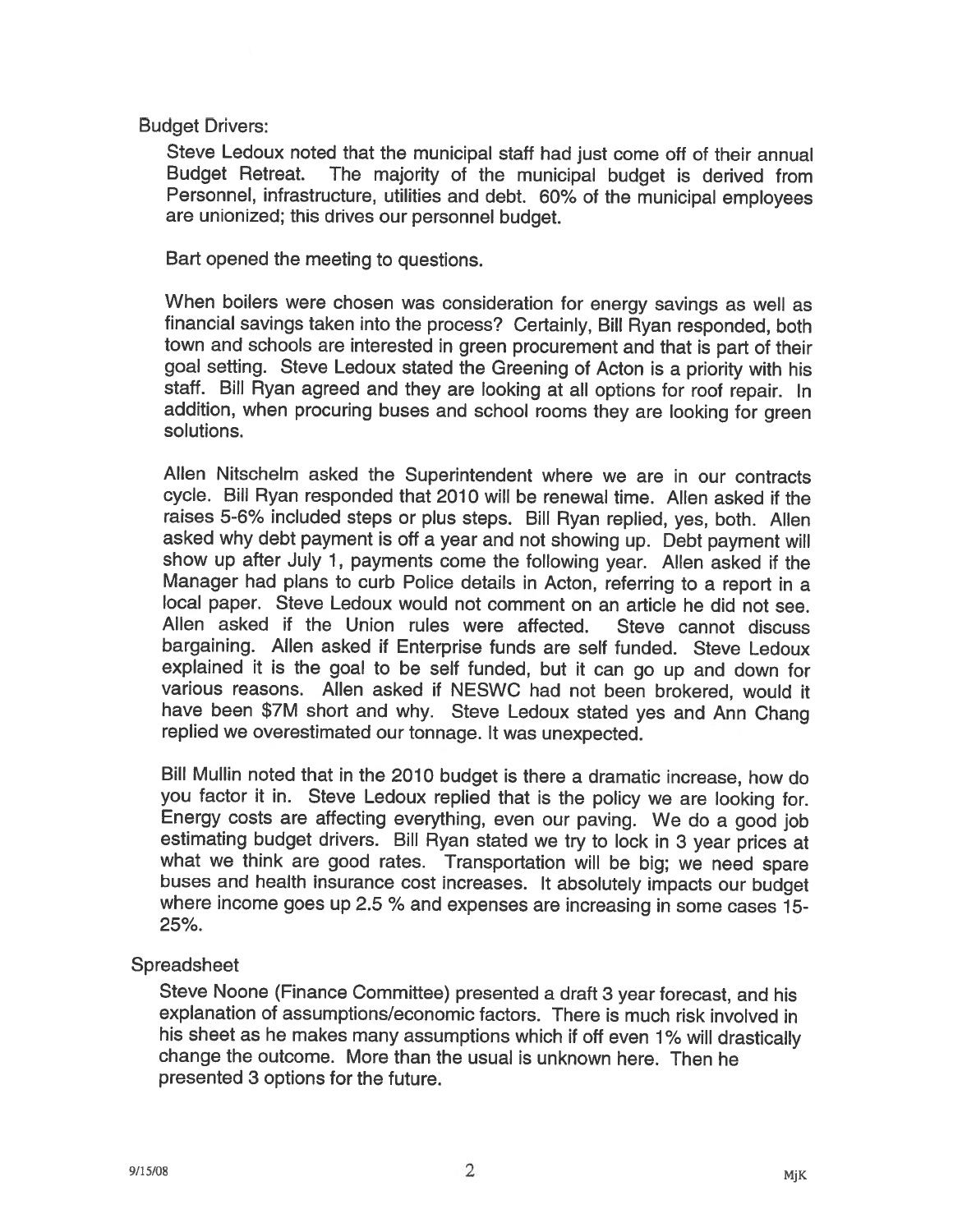Questions: Lauren Rosenzweig clarified in this discussion that there is the ability for tax capacity to grow whether you actually tax that amount or not. The levy moves up whether you use it or not. How many people retiring from the town in the next 1-3 years? That is harder to predict; we have no incentives, so maybe 3-4 <sup>a</sup> year. Bill Ryan thought about <sup>20</sup> from the schools.

Do we have <sup>a</sup> policy or <sup>a</sup> freeze? The Town Manager and the School Superintendent have no policy at this time. Terra Friedrichs would like to see us practice <sup>a</sup> discipline of real time reviews of expenditures; just because it was approved do we need to review that approval mid year? Should we spend what is approved? Steve Noone stated it is <sup>a</sup> policy question; Fincom does do quarterly reviews. Steve Ledoux stated we are trying to tighten up the review process. Pat Easterly is concerned about Chapter <sup>70</sup> numbers, provided that increases in local aid are shown.

Is there <sup>a</sup> consensus among the boards concerning <sup>a</sup> reduction in state aid and new growth? Yes, Marie Altieri's formula creates <sup>a</sup> minimum per student in state aid. The state could freeze it, spread it out, or implement the <sup>5</sup> year plan; it may be all dependent on State Revenue.

Allen Nitschelm, can free cash be used to replace recurring revenue. The Department of Revenue does not recommend using free cash for operations. Why is ALG suggesting using it? Steve Noone stated he disagrees with the states analysis; it is <sup>a</sup> timing recommendation. Free cash is <sup>a</sup> regenerating source.

Charlie Kadlec asked about the Neswc funds. What exactly are we buying? We could not tell you. We cannot vote on <sup>a</sup> model. Bill Ryan stated \$250K for local school budget and \$100k technology. What is the expenditure for municipal? Show the list. Both Steve Ledoux and Chairman Rosenzweig assured him that you are welcome to the list as it comes through our budget process. Some of the immediate items for funding include sidewalks, capital for sewers and capital for savings and land purchases.

It was asked how we are holding the budget with <sup>42</sup> new hires and 20 retirements at the schools. The answer is replaced positions, new positions and leaves for staff. Some without professional status and some have professional status. What is the corrective creative action? Steve Noone <sup>a</sup> Task Force is possible but there is <sup>a</sup> lot to do already and analysis takes <sup>a</sup> lot of time. We cannot just have another group we cannot support.

#### Capital Plan

Steve Ledoux (Municipal) said we can not speak to capital <sup>p</sup>lan yet; our Department's requests are over 12M and we need to be selective. He defined capital as over 25K and <sup>5</sup> year life, and not personnel. Bill Ryan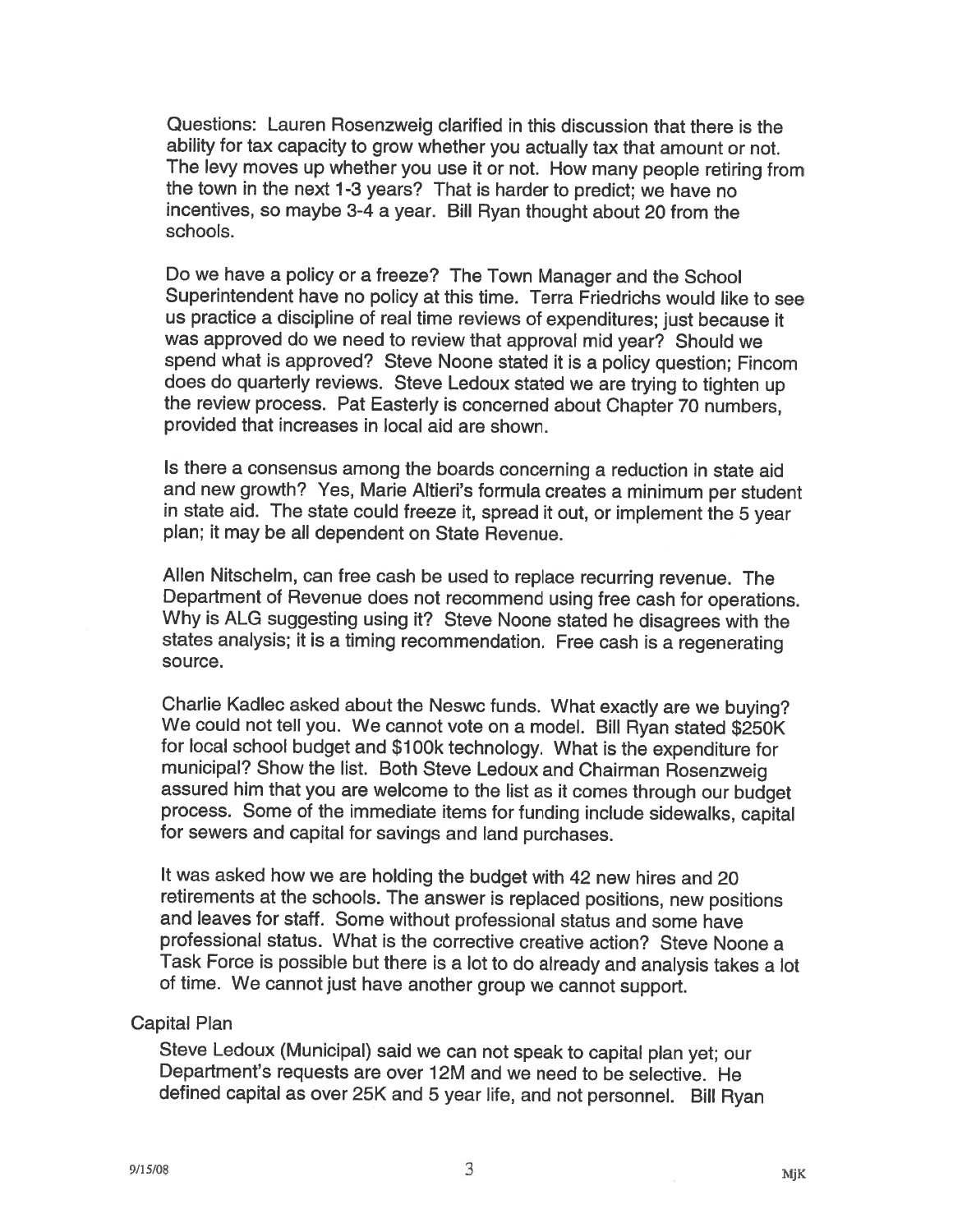(Schools) capital <sup>p</sup>lan consists of Phase II roofs and 3M Phase II Technology upgrade.

## Budget Schedule/Calendar

Steve Ledoux will make his recommendation on December 15<sup>th</sup> for the municipal side and on January10th and January 26<sup>th</sup> the BOS will make their recommendations. Bill Ryan will have draft schedules starting in Novembert. JD Head will assess building needs, Marie Altieri will assess technology and the School's principals will assess personnel.

## Wrap-up Questions

Doug Tindal stated that if salaries are the only thing to cut the town is in trouble. Balance would be to see what the impact would be to lay off people. For example how many people is 2%? Steve Ledoux stated maybe 20. Bill Ryan said to make <sup>a</sup> difference 40 certified teachers at least would have to go. You can't just eliminate programs as there are state regulations. It you make any plan at this point and implement it, it will come with <sup>a</sup> lack of services/programs. Herman Kabakoff stated this is just rhetoric at this point in the budget cycle and is only being spoken about because we have to have a "what if" scenario. We should not be talking layoffs. Bill Ryan noted we could also talk about transportation and have payment for transportation, but really cuts would be in programs, as Sped assistants and teachers are driven by student's plans.

Basic Definitions refers to explanations of Proposition <sup>2</sup> ½, budget terminology, explanation of the various revolving funds, enterprise funds, reserves, etc. that each entity should be aware of.

Budget Drivers refers to explanations of the costs/issues that greatly influence the budgetary considerations from year to year.

Capital Plan refers to projects that need to be done to maintain or add to existing infrastructure. Included in this discussion will be <sup>a</sup> discussion of state and federal laws and mandates and the need to consider these "have-tos" in the budget process.

Maryjane Kenney **Andrew D. Magee** 

 $D_{\text{ate}}$  |2|09

Recording Secretary Clerk, Board of Selectmen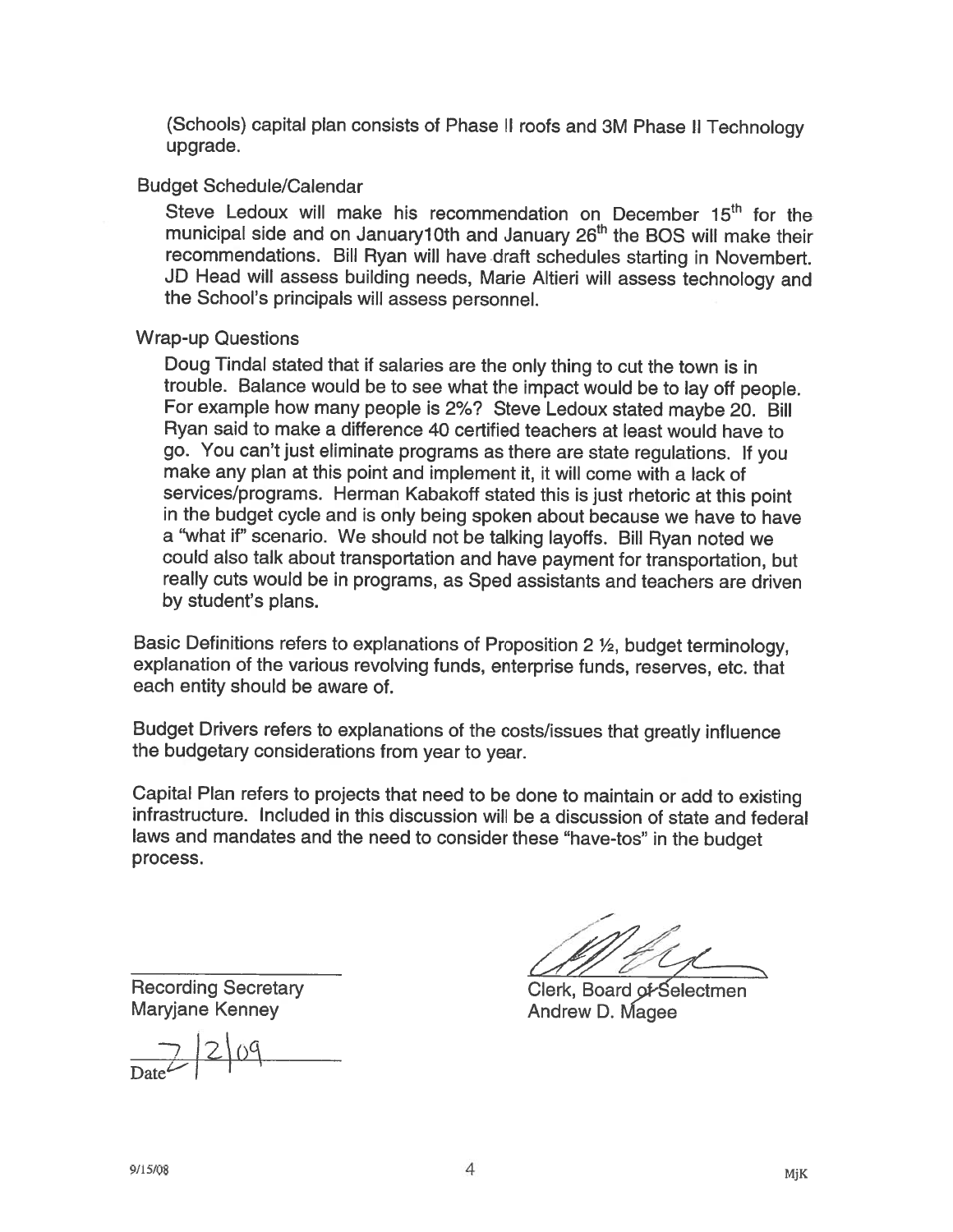# Board of Selectmen-Continued Session **Minutes** September 15, 2008 Room 204, Town Hall

Present: Chairperson Rosenzweig, Selectmen Magee, Knibbe, Berry and Friedrichs, Town Manager Steve Ledoux and Recording Secretary Maryjane Kenney

The Board continued in session to discuss the Citizen Petition and preparing the warrant. Allen Nitschelm stated it has come to his attention that the warrant will be going out and the town Boards are not in support of the Citizen Petition. He would like to have several pages supporting the citizen's group point of view written in the warrant. Andy Magee's first thought is that the Warrant was brought by special petition and should be detailed by them. Chairman Rosenzweig asked the manager what should be taken into account. Steve Ledoux does not see any legal issue with having room in the Warrant for their position. Chairman Rosenzweig would like to understand where the Board stands on this issue. Position statements are not usually put in <sup>a</sup> Warrant. They should be held separate. Selectwoman Knibbe stated ALG wants to put in their spreadsheet. She would like to include financial information. Traditionally the Board will put in the Warrant <sup>a</sup> position, recommend or not recommend. The spreadsheet shows three options depending on if the petition fails or passes. Fincom thought that the ALG spreadsheet might be perceived as negative and misleading.

There will be two separate votes:

1. Do we agree with the recommendation of ALG to include their spreadsheet in the special warrant as well as the assumptions in <sup>a</sup> foot note stating that 1M of NESWC will not be spent but reserved for any future liability? The second footnote being that the numbers are volatile and subject to change.

Chairman Rosenzweig moves Selectmen Knibbe seconds. Selectman Friedrichs has questions stating that this spreadsheet looks like "a license to spend." She would like <sup>a</sup> footnote to meet again to vote on spending. Selectmen Knibbe reminded her that it has to be allocated only at Town Meeting. Selectmen Magee stated the Board is not voting <sup>a</sup> budget. You have <sup>a</sup> model with some sense of what <sup>a</sup> budget will look like. Selectmen Berry stated concern that we are putting information in the warrant which we have never done before. It is not the appropriate vehicle. It should be separate; the town and the Citizen group should <sup>p</sup>lace information elsewhere. Chairman Rosenzweig stated each house gets a warrant and therefore will get the financial information. Selectmen Knibbe emphasized it is simply <sup>a</sup> projection. Steve Ledoux added that the numbers are volatile and subject to change. It will be written with many caveats. Herman Kabakoff stated that historically the Finance Committee puts out the long range <sup>p</sup>lan. Town meeting did not approve this; the Finance Committee is just using it as a projection. If there is a message whoever and where ever you publish it that